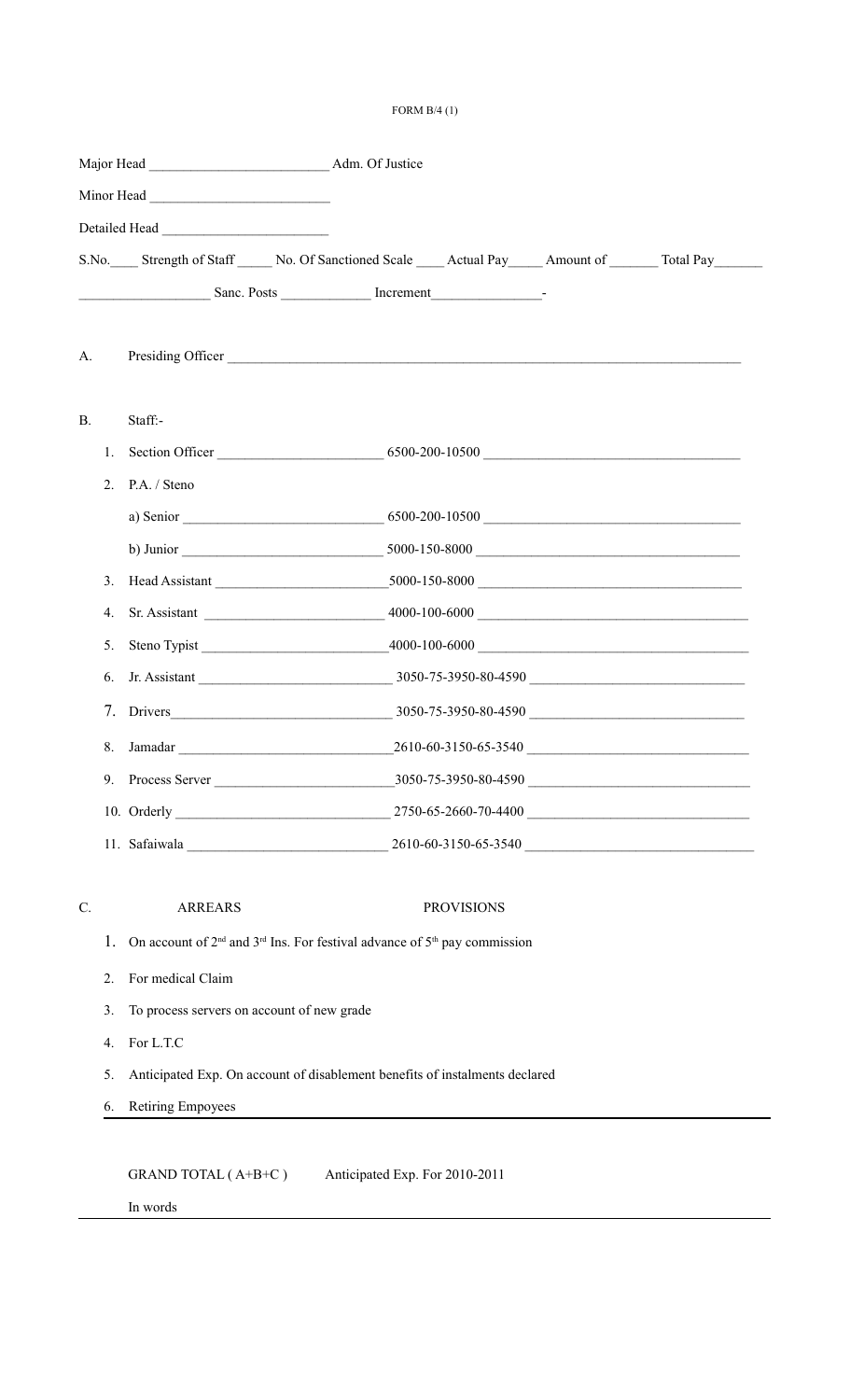## **STATEMENT OF DETAILS OF PROVISION FOR OFFICER USE FOR OFFICE OF THE CITY MINSIFF COURT SRINAGAR**

| Designation                   | Sanctioned<br>Scale of the<br>posts | Actual Pay Due<br>On<br>2010-2011 | Amount of<br>provision for<br>the year at rate<br>in Col 3 | Amount of<br>Increment for<br>the year<br>@ | Total provision<br>for the year<br>Col's $4+5$ | Remarks        |
|-------------------------------|-------------------------------------|-----------------------------------|------------------------------------------------------------|---------------------------------------------|------------------------------------------------|----------------|
| $\mathbf{1}$                  | $\overline{2}$                      | $\overline{3}$                    | 4                                                          | 5                                           | 6                                              | $\overline{7}$ |
| One presiding<br>officer      |                                     |                                   |                                                            |                                             |                                                |                |
| One Jr. Steno<br>Steno Typist |                                     |                                   |                                                            |                                             |                                                |                |
| Sr. Assistants                |                                     |                                   |                                                            |                                             |                                                |                |
| Jr. Assistants                |                                     |                                   |                                                            |                                             |                                                |                |
| Process Servers               |                                     |                                   |                                                            |                                             |                                                |                |
| Orderly                       |                                     |                                   |                                                            |                                             |                                                |                |

**Grand Total**

**NOTE:-** *All the above mentioned items are changed items*